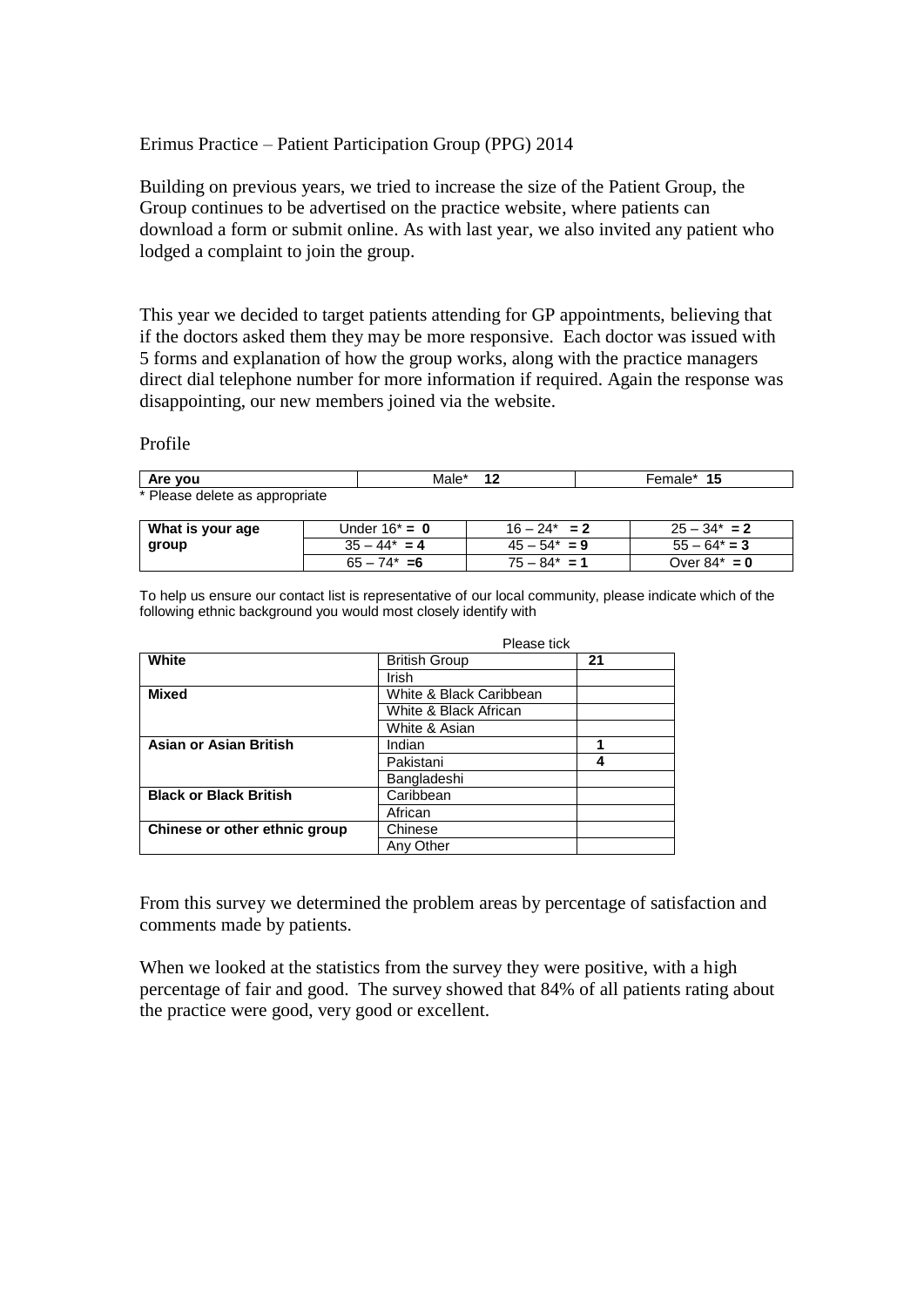## Rationale for Questions

## Communication

We included telephone access as the low availability of this form of contact continues to attract negative comments on the satisfaction survey.

We decided to continue to monitor how patients would like to be contacted for reviews. We thought this would have two advantages: firstly, a financial saving on postage and stationary, secondly that a personal contact by practice staff could result in fewer 'did not attends'.

## Development

In 2013/2014 we introduced on-line appointment booking, it was decided to investigate if the patients know about the option.

As we now employ a General Nurse Practitioner who also sees adults. We decided to continue to monitor how the patients felt about this, along with the implementation of telephone consultation appointments.

In view of the continued poor response to the patient group we decided to see how the patients viewed what we feel is a valuable form of communication.

### Opening Hours

We needed to ensure that our extended hours continued to meet the needs of the patients.

The proposed questionnaire was sent to the group. In view of the questions regarding the patient group, it was suggested that we offer the questionnaire to a sample of patients attending practice.

### Results

200 questionnaires were circulated, 100 were returned. Results and a draft action plan were submitted to the group for consultation and comments.

The action plan was emailed to the PPG asking for their approval or objections to the proposed plan.

# AGREED ACTIONS PLAN AFTER CONSULTATION WITH PPG

Results from the recent survey were circulated to PPG and the following action plan agreed

### Communications

 $\cdot \cdot$  This year only 40% of patient's preferred communication by telephone, with 43% preferring letter. The practice staff noted the difficulty in keeping